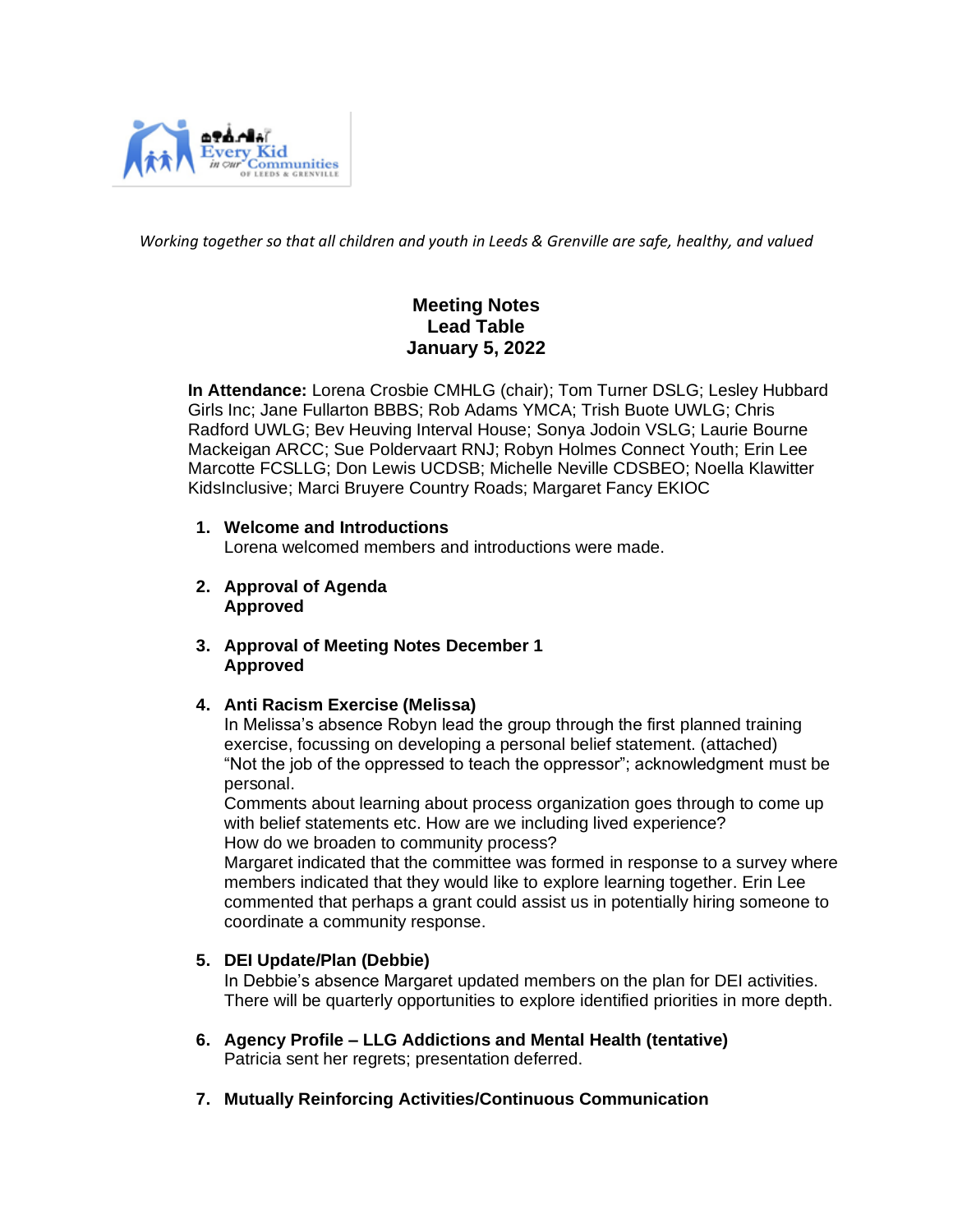- **a) Support for Youth Recreation (Sue P)** Sue asked that with current COVID restrictions causing closures of programmes like Stingers is there a way that agencies could collaborate to offer at least one more round of activity kits? Interested members to contact Sue.
- **b) Insurance Costs (Sue P)** Sue commented that insurance costs have gone up by 41% -- wondering if other agencies had suggestions or saw an opportunity to work together. Members who wish to follow up are to contact Sue.

# **c) Coordinating Support for Youth – Can we do it better?**

**i) Community Youth Initiative (Don)**

Don reviewed purpose of CYI… addressed a gap to support disengaged youth. CYI came together as a response to an incident in Brockville. Most of the goals identified in CYI were achieved. Discussions on how to get youth to services. Meeting attendance has been down. Has the committee as it stands outlived its purpose? Committee was Brockville-centric for the most part, but did reach out to other communities e.g., Gananoque Is there another mechanism to achieve goals? Decision to put a pause on CYI for the short term and monitor from EKIOC table, bringing ad hoc groups together as needed.

Don, Sue, and Greg Francis were recognized for their leadership of the group.

### **ii) Special Needs Strategy /CSP (Noella and Margaret) Revisiting Family Centred Practice P.D. Opportunities**

Noella highlighted the work done to date related to CSP. The work is based on a coordinated approach to client centred practice.

 Members agreed that table needs to identify the key foundational pieces and make a commitment to buy-in. Suggested next steps include developing a foundational philosophy for the table and identifying a path forward. On March 8 there will be a refresher day on CSP… agenda will pivot around youth. Members are encouraged to have staff participate**. Noella asked members to consider the following questions and send responses/questions to her at [Noella.Klawitter@KingstonHSC.ca](mailto:Noella.Klawitter@KingstonHSC.ca)**

# **Questions:**

How do we simplify CSP for families?

How do we help providers and reframe the perspective of it being an added layer of work?

How do we embed and integrate our organizations into this work?

What language do we need to use to ensure it makes sense